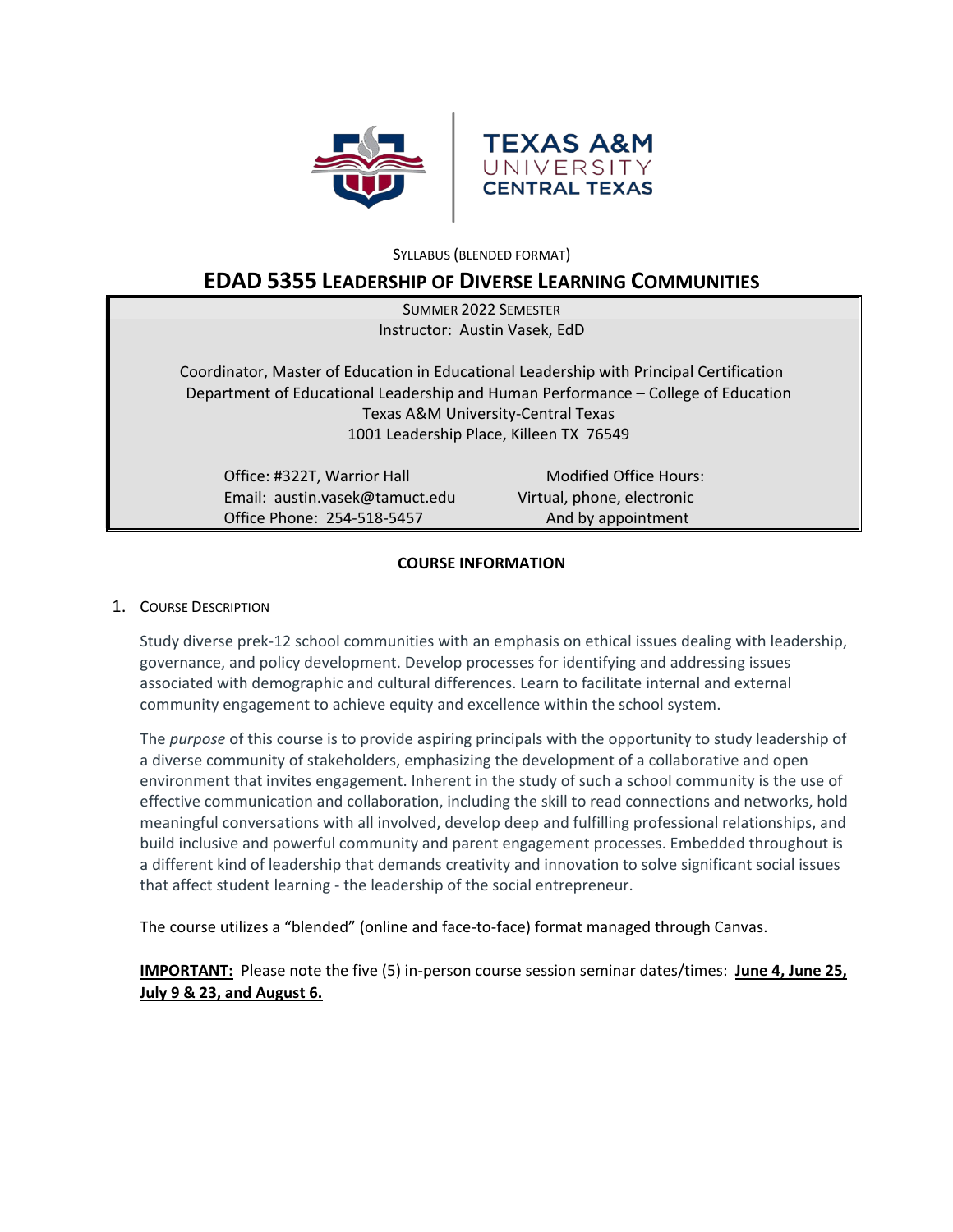# 2. COURSE OBJECTIVES

## **Student Learning Outcomes**

Students will be able to:

*1. Build knowledge and skill to utilize effective communication strategies to reach and engage the school community.*

Interpret the social networks of internal and external communities to design a path forward for communication and collaboration in diverse learning organizations.

Engage in focused and appropriate professional conversations with members of diverse school communities to increase effectiveness of communication and collaboration.

*2. Build knowledge and skill to develop mindful and productive relationships among school community*

Diagnose and leverage relational systems issues to more effectively facilitate interaction among diverse school community members to support capacity

*3. Build knowledge and skill to develop and sustain processes to fully engage all school community members in continuous improvement*

Generate culture, leadership, and practice strategies to solve social and economic equity issues and approach excellence in diverse learning communities.

Utilize processes of community engagement and social entrepreneurship to involve internal and external members, particularly parents, in the work of diverse learning communities.

## **Standards for Principal Certificate**

Principal preparation programs are required by the State Board for Educator Certification (SBEC) to use the knowledge and skills base developed by SBEC in the development of program curricula and coursework. These standards (19TAC §241.15) also serve as the foundation for the individual assessment, professional growth plan, and continuing professional education activities required to renew the Standard Principal Certificate. The six standards are (1) School Culture, (2) Leading Learning, (3) Human Capital, (4) Executive Leadership, (5) Strategic Leadership, and (6) Ethics, Equity, and Diversity. This course is designed to focus specifically on the following Texas standards: This course is designed to focus specifically on the following Texas standards:

## **This course is designed to focus specifically on the following Texas standards:**

- Standard Executive Leadership (skill statements 1-9)
- Standard Ethics, Equity, and Diversity (skill statements 2, 4, 5, 6, 8, 9, 10)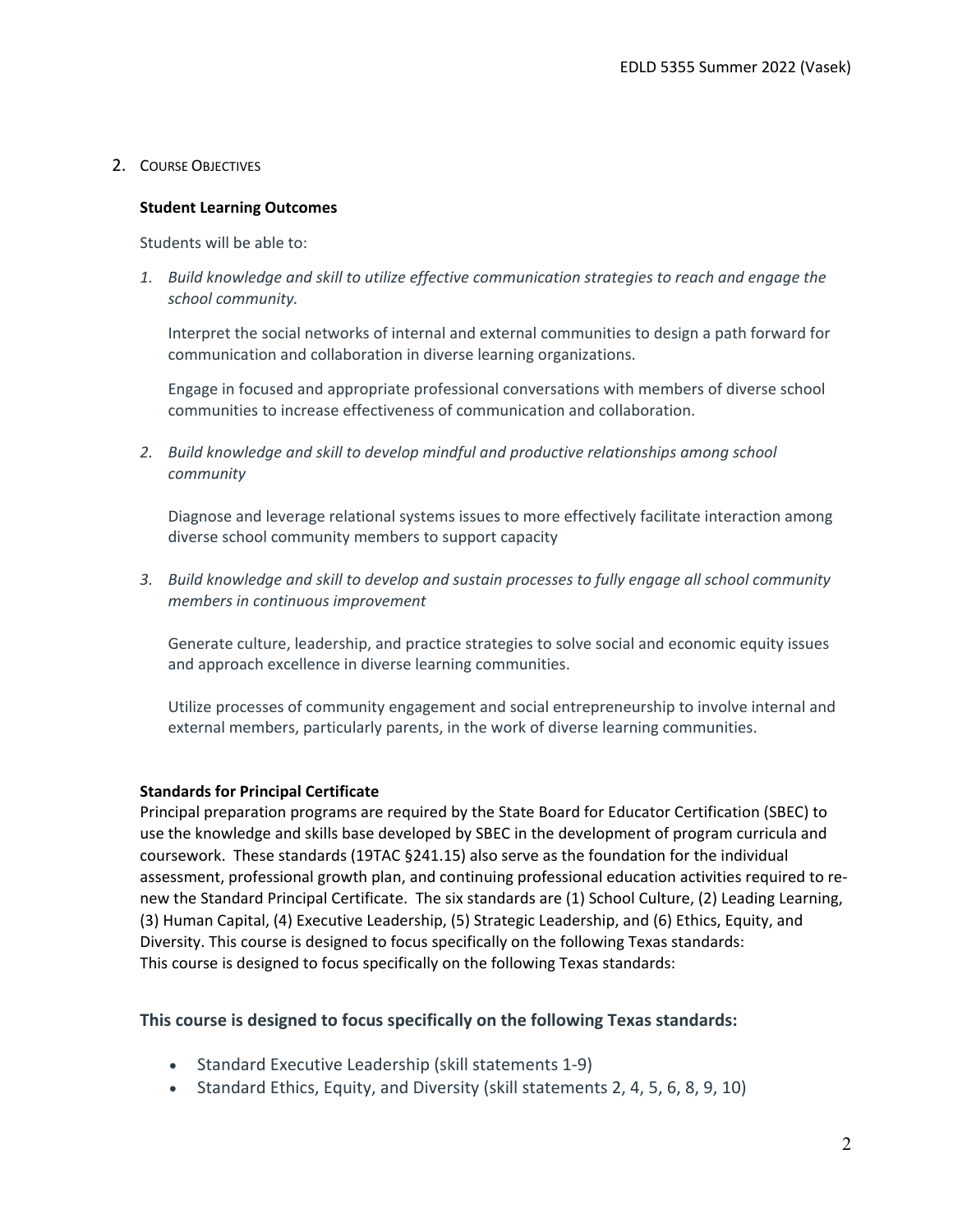# **Principal TExES 268/368 domains/competencies**

The following Principal TExES (268/368) domains and competencies found in the certification test framework are emphasized in this course:

DOMAIN I SCHOOL CULTURE

• Competency 002 Stakeholders as Partners (skill statement D) DOMAIN III HUMAN CAPITAL

- Competency 005 Staff Evaluation and Supervision (skill statement E) DOMAIN IV EXECUTIVE LEADERSHIP
	- Competency 007 Relationships/Communication with Stakeholders (skill statements A-D)
- Competency 008 Organizational Collaboration & Change Management (skill statements A-D) DOMAIN VI ETHICS, EQUITY, & DIVERSITY
	- Competency 011 Ethical Leadership (skill statements B, C, D, E, H)

•

# **In addition the course addresses the following nationally-recognized standards from NPBEA:**

*Professional Standards for Educational Leaders* (NPBEA)

- Standard 1 Mission, Vision, & Professional Norms (skill statement D)
- Standard 2 Ethics & Professional Norms (skill statements A-F)
- Standard 3 Equity & Cultural Responsiveness (skill statement A-H, emphasis at school level)
- Standard 5 Community of Care and Support for Students (skill statements A-F)
- Standard 7 Professional Community for Teachers and Staff (skill statement E)
- Standard 8 Meaningful Engagement of Families & Communities (skill statements A-H, J)
- Standard 9 Operations and Management (skill statements G-L)
- Standard 10 School Improvement (skill statement A, C, I)

*National Educational Leadership Preparation Standards* (NPBEA Building Level)

- Standard 1 Mission, Vision, & Core Values (skill statement 1.2)
- Standard 2 (skill statements 2.1-3)
- Standard 3 Equity & Cultural Leadership (skill statements 3.1-3)
- Standard 4 Instructional Leadership (skill statement 4.4)
- Standard 5 Community and External Leadership (skill statements 5.1-3)
- Standard 6 Operations and Management (skill statement 6.1)
- Standard 8 Internship and Clinical Practice (skill statements 8.1, 8.3)

# **REQUIRED READING/TEXTBOOKS/KNOWLEDGE BASE**

This course utilizes the principles and concepts associated with initiating and sustaining engagement of diverse communities, conducting conversations that can transform relationships and provide high-yield results, and examining relational systems in order to maximize productivity.

Chadwick, K. (2004). *Improving Schools through Community Engagement.* Thousand Oaks, CA: Corwin Press. (9780761938217)

Villegas, Ana María, and Tamara Lucas (2002). *Educating Culturally Responsive Teachers: A Coherent Approach*. State University of New York Press. (0791452409)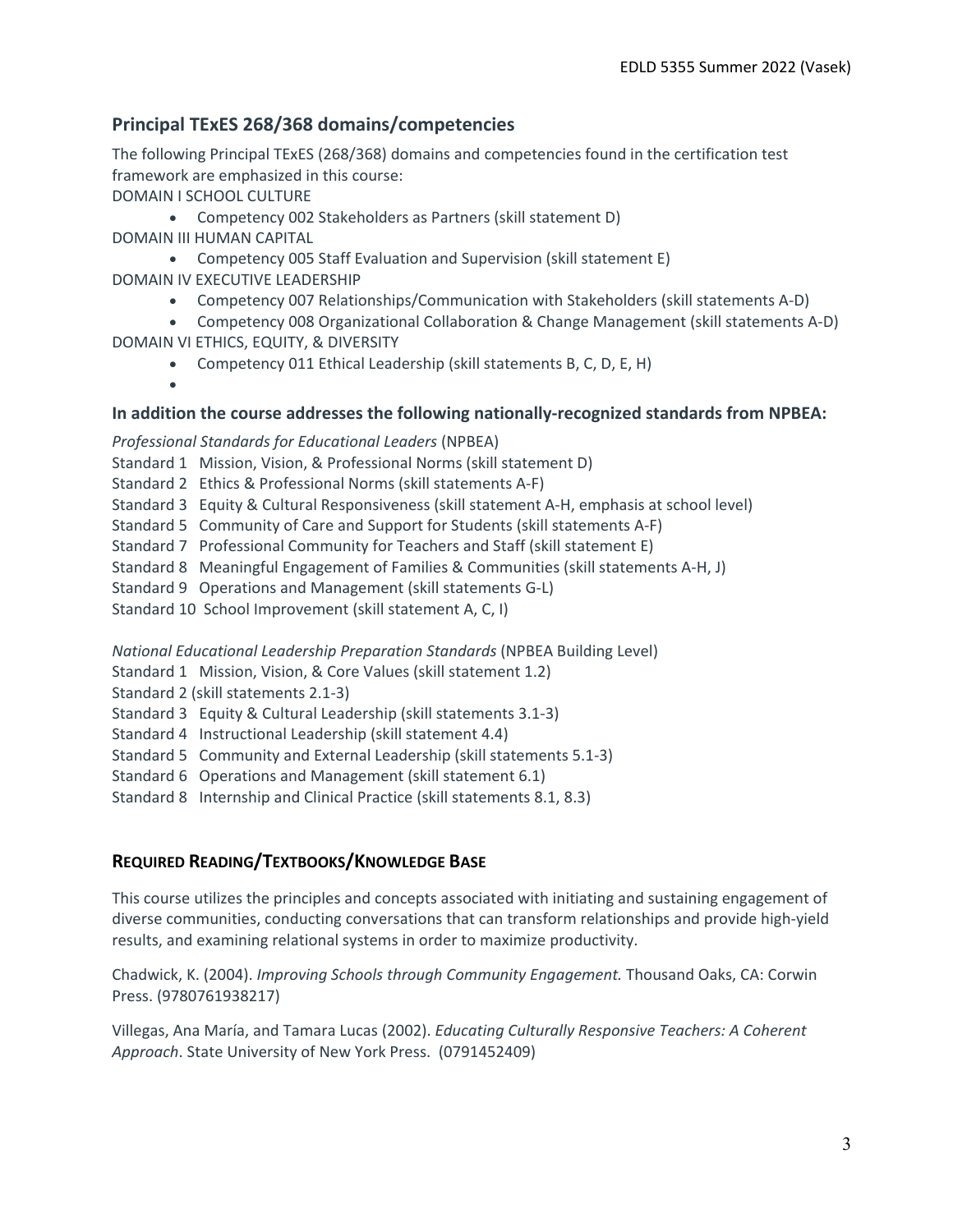# **COURSE REQUIREMENTS**

# 3. COURSE REQUIREMENTS

# **APPLY FOR GRADUATION (10 Points) <https://www.tamuct.edu/graduation/index.html>**

**ONLINE DIALOGUES (3x10points=30 Points)** Students will engage in a series of three (3) online dialogue sessions via Canvas concerning readings focused on Community Engagement. Following the posting instructions for each dialogue, students will submit one original post (include **summary of content, perspective, application of content**) and follow with two response posts (include **affirmation, perspective, extension**) to the observations/reflections of other students, creating a virtual conversation about the readings. *Consideration of ideas differing from one's own perspective is required.* (assessment: collaborative participation rubric)

| Reading #1 | Chadwick, K. (2004). Improving Schools through Community Engagement, Ch 1&2 |
|------------|-----------------------------------------------------------------------------|
| Reading #2 | Chadwick, K. (2004). Improving Schools through Community Engagement, Ch 3&4 |
| Reading #3 | Chadwick, K. (2004). Improving Schools through Community Engagement, Ch 5&6 |

**APPLIED READING REVIEW (10 points)** Using Villegas, Ana María, and Tamara Lucas (2002). *Educating Culturally Responsive Teachers: A Coherent Approach*, students will complete a written review including each of the elements below. The applied reading review should be four to five pages excluding the cover page and reference page. APA format is required. Applied Reading Review Elements include: (1) a purpose statement (a brief statement of the main idea of the entire book); (2) an analysis of the essential points contained in the book; (3) a personal application of the material; and (4) cover page and reference page.

**CAMPUS MARKETING PLAN (20 Points)** Marketing your school is a community relations effort. Students will create their own campus plan using data from local, diverse school districts. Data will be used to highlight programs and services offered at your campus. Plans should include social media efforts, community presentations, parent nights, newspaper advertisement, billboard rentals, etc.

**COMMUNITY RELATIONS PLAN (20 Points)** Students will design a community relations plan. This plan should include community outreach strategies – how are you going to engage the community, steps taken to ensure ongoing school/community relations, efforts to implement change based on stakeholder feedback, and how you will determine success of the plan (sustainability).

**MENTOR CONSULTATION (10 Points)** Principal mentors are in a pivotal position to guarantee the success of the School Leadership Candidate by providing coaching support in the school setting. One mentor consultation will be facilitated by the student: set agendas, set meeting times and locations, interview principals, and write reflections.

4. GRADING CRITERIA RUBRIC AND CONVERSION

The instructor will determine grades for the course assignments and assessments through the use the assignment criteria and rubrics. To earn the grade of A, students must earn a total of 90% of the total points on the following learning activities/items. For a grade of B, a total of 80% of the total points must be earned. Maximum points for each assignment are in ( ).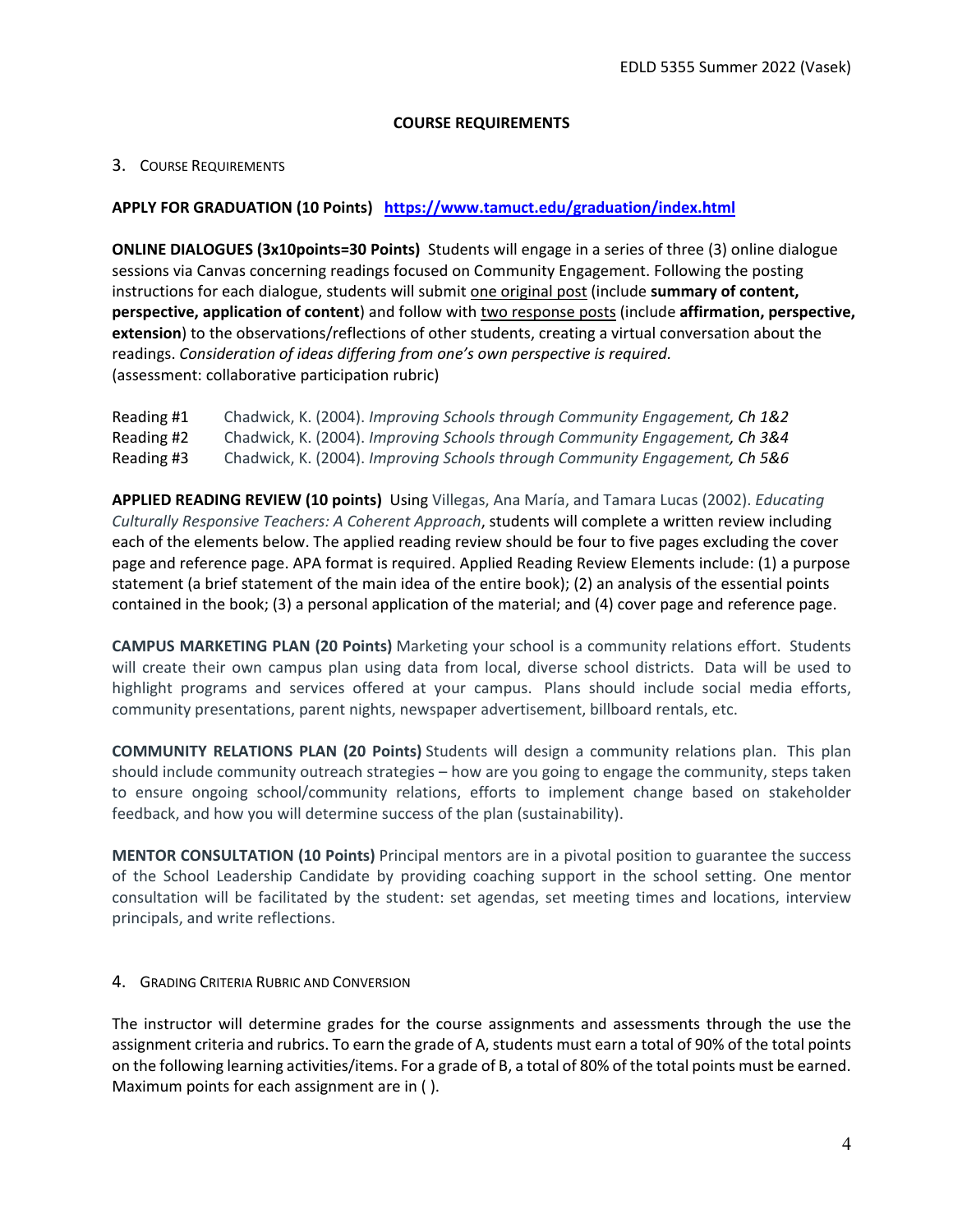- Apply for Graduation (10 pts)
- On-Line Dialogue 1-3 (30 pts)
- Applied Reading Review (10 pts)
- Campus Marketing Plan (20 pts)
- Community Relations Plan (20 pts)
- Mentor Consultation/Reflection (10 points)

#### **POSTING OF GRADES**

Grades will be posted using the Grade Center tool on the Canvas course site.

## **EDLD 5355 COURSE OUTLINE/CALENDAR\***

# **Pacing Calendar**

| Date              | Activity                    | Assignment                          | Due Date  |
|-------------------|-----------------------------|-------------------------------------|-----------|
| Week 1: 6/4-6/12  | <b>Canvas Participation</b> | Apply for Graduation                | June 12   |
| Week 2: 6/13-6/19 | <b>Canvas Participation</b> | Dialogue 1                          | June 19   |
| Week 3: 6/20-6/26 | <b>Canvas Participation</b> | Dialogue 2                          | June 26   |
| Week 4: 6/27-7/3  | <b>Canvas Participation</b> | Dialogue 3                          | July 3    |
| Week 5: 7/4-7/10  | <b>Canvas Participation</b> | <b>Applied Reading Review</b>       | July 10   |
| Week 6: 7/11-7/17 | <b>Canvas Participation</b> | <b>Campus Marketing Plan</b>        | July 17   |
| Week 7: 7/18-7/24 | <b>Canvas Participation</b> | (Professional Portfolio)            | July 24   |
| Week 8: 7/25-7/31 | <b>Canvas Participation</b> | <b>Community Relations Plan</b>     | July 31   |
| Week 9: 8/1-8/7   | <b>Canvas Participation</b> | <b>Mentor Consultation TBD</b>      | August 7  |
| Week 10: 8/9-8/14 | <b>Canvas Participation</b> | <b>Course Evaluation</b><br>Closure | August 14 |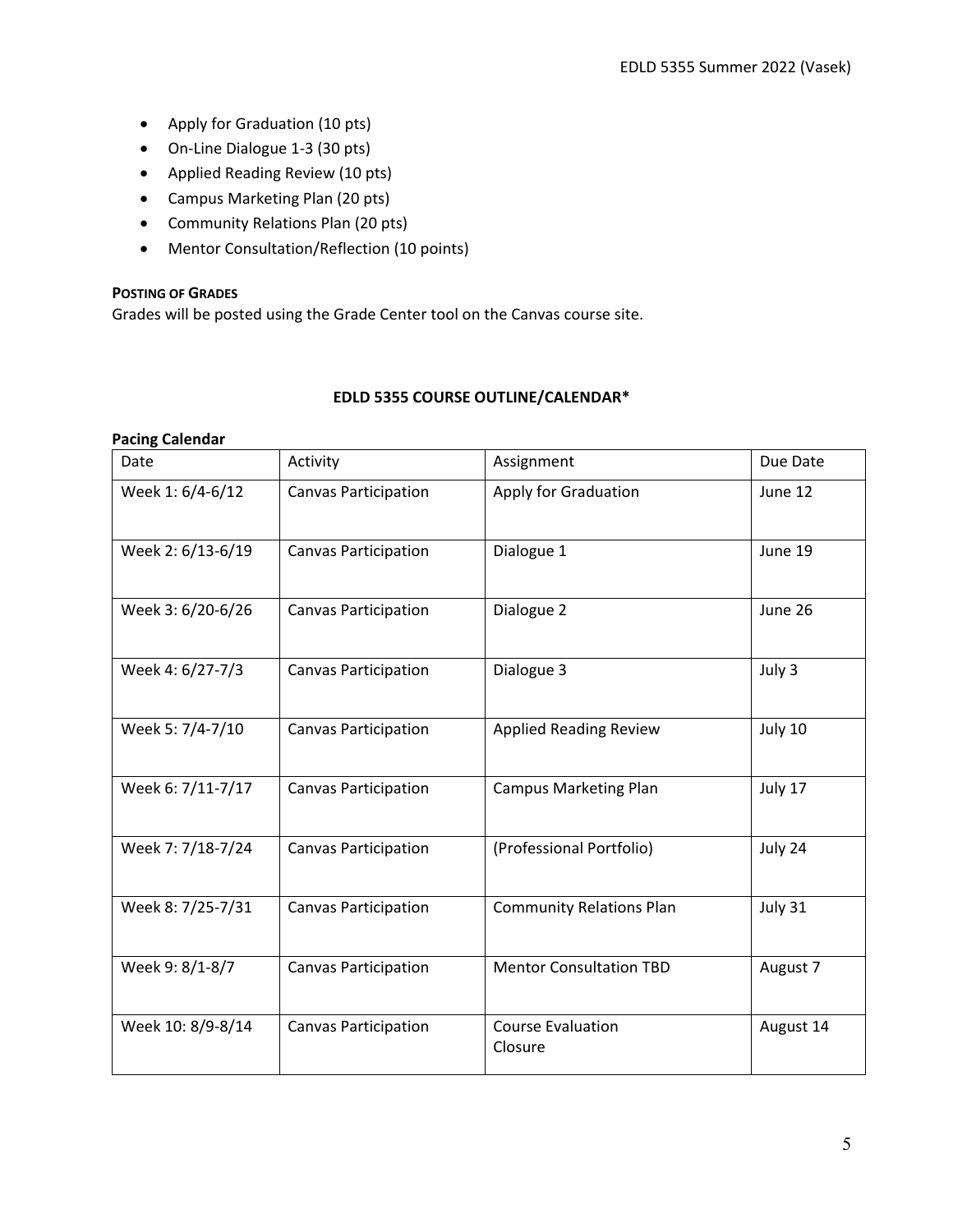| <b>Dimensions</b>                                            | 5                                                                                                                                                                                                                                  | 3                                                                                                                                                                                                                          |                                                                                                                                                                                                                   |
|--------------------------------------------------------------|------------------------------------------------------------------------------------------------------------------------------------------------------------------------------------------------------------------------------------|----------------------------------------------------------------------------------------------------------------------------------------------------------------------------------------------------------------------------|-------------------------------------------------------------------------------------------------------------------------------------------------------------------------------------------------------------------|
| Dimension 1:<br>Engagement                                   | Present, prompt, and prepared;<br>consistently participates by<br>developing ideas and posing<br>questions from a comprehensive and<br>reflective perspective                                                                      | Present, generally prompt and prepared;<br>frequently participates by offering ideas<br>and asking questions from a more inclusive<br>perspective                                                                          | Non-attendance and/or pattern of<br>tardiness and/or lack of preparation;<br>participates infrequently with contributions<br>offered from a narrowly focused<br>perspective; may demonstrate off-task<br>behavior |
| Dimension 2:<br>Summary                                      | Consistently demonstrates an<br>organized, succinct, and polished<br>synthesis of major themes & concepts                                                                                                                          | Generally demonstrates an organized and<br>logical examination of major themes and<br>concepts                                                                                                                             | Demonstrates minimal knowledge of major<br>themes and concepts; summary lacks<br>breadth and/or depth                                                                                                             |
| Dimension 3:<br>Connections/<br>Critique                     | Unique and insightful connections<br>and critique linking major themes/c<br>oncepts, prior learning, current<br>research and the field of practice                                                                                 | Generally offers clear and relevant<br>connections and critique between major<br>themes/concepts, prior learning, current<br>research and the field of practice                                                            | Offers infrequent and/or shallow<br>connections and critique among major<br>themes/concepts, prior learning, current<br>research and the field of practice                                                        |
| Dimension 4:<br>Mechanics/<br>Communication<br><b>Skills</b> | Consistently uses professional<br>language and correct grammar when<br>speaking; consistently listens actively<br>while others speak; consistently seeks<br>feedback to ensure understanding is<br>achieved during course activity | Generally uses professional language and<br>correct grammar when speaking;<br>generally listens actively while others<br>speak; frequently seeks feedback to<br>ensure understanding is achieved during<br>course activity | Seldom uses professional language and/or<br>correct grammar when speaking; rarely<br>listens actively while others speak; seldom<br>seeks feedback to ensure understanding is<br>achieved during course activity  |

## **COLLABORATIVE PARTICIPATION ASSESSMENT RUBRIC**

#### **WRITTEN PRODUCT ASSESSMENT RUBRIC**

| <b>Dimensions</b>                                      | 5<br>Δ                                                                                                                                             | 3<br>$\overline{2}$                                                                                                                            | 1<br>n                                                                                                                                              |
|--------------------------------------------------------|----------------------------------------------------------------------------------------------------------------------------------------------------|------------------------------------------------------------------------------------------------------------------------------------------------|-----------------------------------------------------------------------------------------------------------------------------------------------------|
| Dimension 1:<br>Engagement                             | Interesting and inviting introduction,<br>coherent sequence/transition of<br>ideas, and thoughtful conclusion                                      | Introduction, body, and conclusion provide<br>logical flow of ideas that engages reader                                                        | Product lacks structure and coherence to<br>engage reader in a meaningful flow of ideas                                                             |
| <b>Dimension 2:</b><br>Summary                         | Consistently demonstrates an<br>organized, succinct, and polished<br>synthesis of major themes & concepts                                          | Generally demonstrates an organized and<br>logical examination of major themes and<br>concepts                                                 | Demonstrates minimal knowledge of major<br>themes and concepts; summary lacks<br>breadth and/or depth                                               |
| <b>Dimension 3:</b><br>Connections/<br><b>Critique</b> | Unique and insightful connections<br>and critique linking major themes/<br>concepts, prior learning, current<br>research and the field of practice | Clear and relevant connections and critique<br>between major themes/concepts, prior<br>learning, current research and the field of<br>practice | Infrequent and/or shallow connections and<br>critique among major themes/concepts,<br>prior learning, current research and the<br>field of practice |
| <b>Dimension 4:</b><br>Mechanics/<br><b>APA Format</b> | Mechanically sound and follows APA<br>format with less than two errors<br>(mechanical or formatting)                                               | Mechanically sound and follows APA<br>format, with two to three errors<br>(mechanical or formatting)                                           | Not mechanically sound;<br>four or more mechanical and/or formatting<br>errors                                                                      |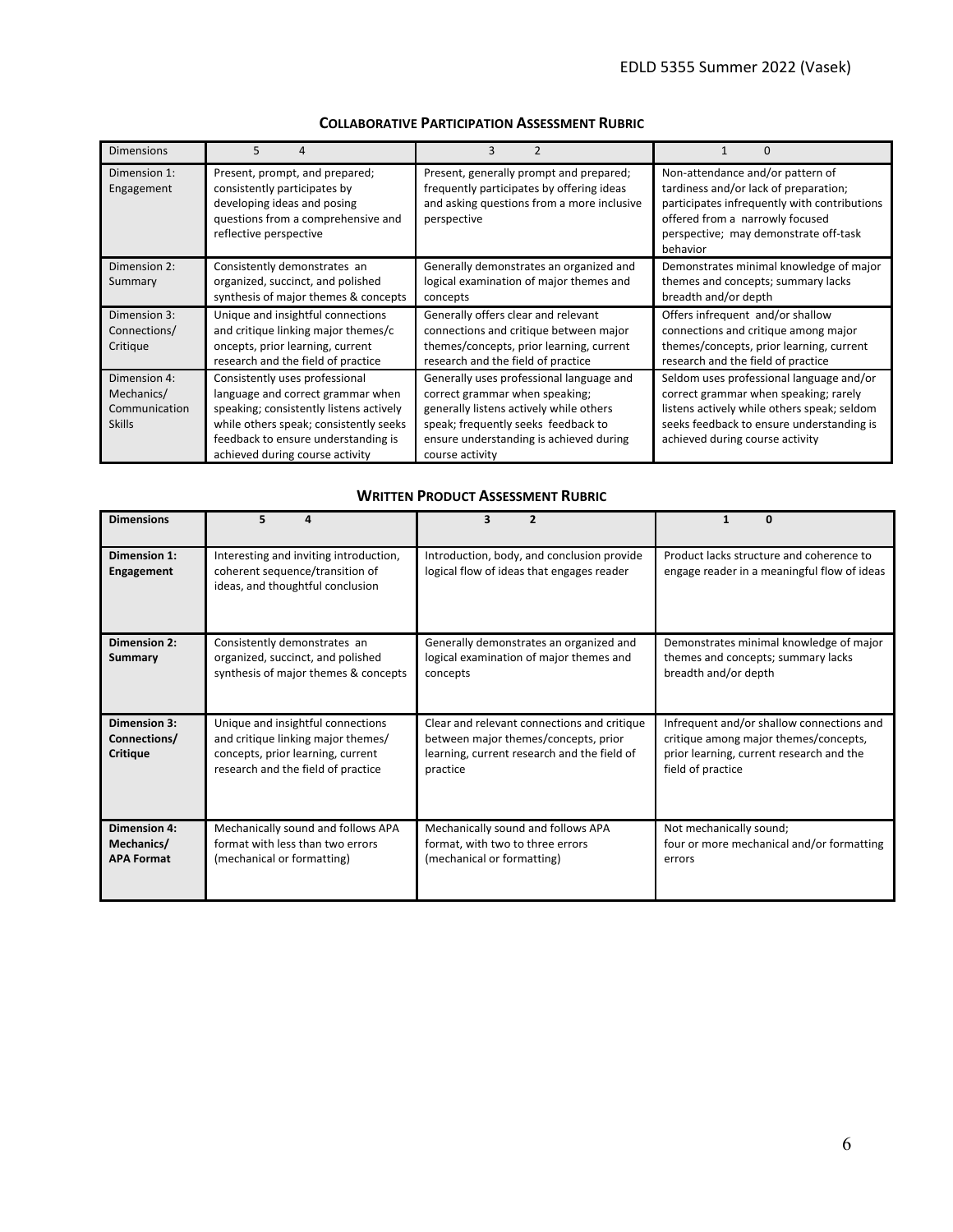| <b>Dimensions</b>                                                   |                                                                                                                                                                                                             | 3                                                                                                                                                       | Ω                                                                                                                                                   |
|---------------------------------------------------------------------|-------------------------------------------------------------------------------------------------------------------------------------------------------------------------------------------------------------|---------------------------------------------------------------------------------------------------------------------------------------------------------|-----------------------------------------------------------------------------------------------------------------------------------------------------|
| Dimension 1:<br><b>Engagement</b>                                   | Interesting and inviting<br>introduction, coherent<br>sequence/transition of ideas, and<br>thoughtful conclusion                                                                                            | Introduction, body, and conclusion<br>provide logical flow of ideas that<br>engages audience                                                            | Product lacks structure and coherence to<br>engage reader in a meaningful flow of<br>ideas                                                          |
| <b>Dimension 2:</b><br>Summary                                      | Consistently demonstrates an<br>organized, succinct, and polished<br>synthesis of major themes & concepts                                                                                                   | Generally demonstrates an organized and<br>logical examination of major themes and<br>concepts                                                          | Demonstrates minimal knowledge of major<br>themes and concepts; summary lacks<br>breadth and/or depth                                               |
| <b>Dimension 3:</b><br>Connections/<br><b>Critique</b>              | Unique and insightful connections<br>and critique linking major<br>themes/concepts, prior learning,<br>current research and the field of<br>practice                                                        | Clear and relevant connections and critique<br>between major themes/concepts, prior<br>learning, current research and the field of<br>practice          | Infrequent and/or shallow connections and<br>critique among major themes/concepts,<br>prior learning, current research and the<br>field of practice |
| <b>Dimension 4:</b><br>Mechanics/<br>Communication<br><b>Skills</b> | Establishes and maintains an open,<br>thoughtful, and facilitative<br>relationship with the audience;<br>speaks with appropriate modulation,<br>pace, and volume; no grammatical or<br>pronunciation errors | Establishes and maintains an instructional<br>relationship with the audience; speaks<br>clearly; two or fewer errors in grammar<br>and/or pronunciation | Minimal or no connection with the<br>audience; lacks clarity in speaking; three or<br>more errors in grammar and/or<br>pronunciation.               |

#### **CLASS PRESENTATION ASSESSMENT RUBRIC**

#### **CRITERIA AND RUBRIC FOR ASSESSING PROFESSIONAL PORTFOLIO**

| <b>AREA</b>                                       | <b>EXCEPTIONAL</b>                                                                                                                                                                                                                                                                                                                                                                                                                                  | <b>ACCEPTABLE</b>                                                                                                                                                                                                                                                                                                                                                                                        | <b>UNACCEPTABLE</b>                                                                                                                                                                                                                                                                                                                                          |
|---------------------------------------------------|-----------------------------------------------------------------------------------------------------------------------------------------------------------------------------------------------------------------------------------------------------------------------------------------------------------------------------------------------------------------------------------------------------------------------------------------------------|----------------------------------------------------------------------------------------------------------------------------------------------------------------------------------------------------------------------------------------------------------------------------------------------------------------------------------------------------------------------------------------------------------|--------------------------------------------------------------------------------------------------------------------------------------------------------------------------------------------------------------------------------------------------------------------------------------------------------------------------------------------------------------|
| <b>CONCEPTUAL-</b><br><b>IZATION</b>              | Selection of entries is carefully made to<br>demonstrate in-depth comprehension of<br>preparation goals and Texas Principal<br>standards and dispositions, as well as a high<br>degree of insight regarding their<br>interdependence with professional practice.                                                                                                                                                                                    | Selection of entries demonstrates<br>knowledge of preparation goals and<br>Texas Principal standards and<br>dispositions, and an adequate<br>understanding of their interdependence<br>with professional practice.                                                                                                                                                                                       | Selection of entries reflects insufficient<br>evidence of knowledge of preparation<br>goals and/or Texas Principal standards<br>and dispositions, and/or an inadequate<br>understanding of their interdependence<br>with professional practice.                                                                                                              |
| <b>COHERENCE</b>                                  | Enhanced by adherence to thematic frame-<br>work grounded in student's leadership philo-<br>sophy and reinforced by selection of entries.<br>Theme provides a unique perspective that<br>allows for creative development of ideas.                                                                                                                                                                                                                  | Student's leadership philosophy<br>provides thematic unity for portfolio,<br>allowing for logical development of<br>ideas.                                                                                                                                                                                                                                                                               | No visible thematic framework exists to<br>explain relationships between and<br>among entries. Development of ideas is<br>vague and student's leadership<br>philosophy is unclear.                                                                                                                                                                           |
| PERSONAL/<br><b>PROFESSIONAL</b><br><b>GROWTH</b> | Portfolio demonstrates sustained reflection<br>and critical thought. Assimilation of<br>knowledge, both propositional and<br>procedural, is central to the presentation,<br>providing evidence of reflection and<br>development of knowledge/skill/values.<br>Presentation demonstrates ability to engage<br>in reflection-on-action as well as reflection-<br>in-action. Strong evidence of self-guided<br>self-assessment of learning and growth. | Portfolio demonstrates evidence of<br>reflection and critical thought. A degree<br>of insightfulness is apparent in the<br>student's work, and elements of<br>reflection and development of<br>knowledge/skill/values are recognizable.<br>Presentation addresses process of<br>portfolio development and rationale for<br>selection of entries. Evidence of self-<br>assessment of learning and growth. | Portfolio demonstrates little evidence of<br>reflection or critical thought.<br>Presentation addresses neither the<br>processes of portfolio development nor<br>reasons for inclusion of selected entries.<br>Little evidence of reflection or<br>development of knowledge/skill/values.<br>Little or very limited assessment of own<br>learning and growth. |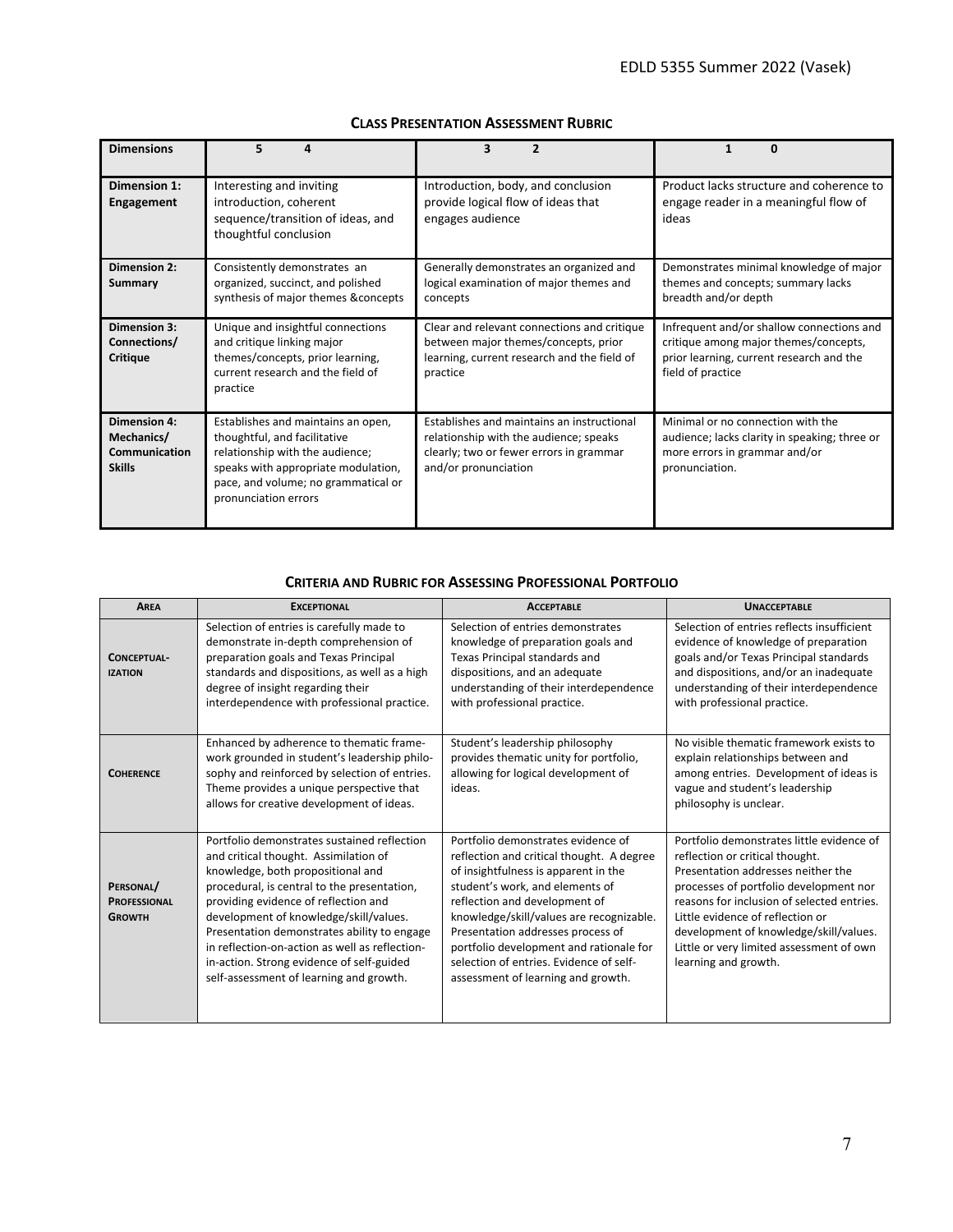| <b>PRESENTATION</b> | Ideas expressed cogently and with attention<br>to detail. Portfolio and presentation are<br>enhanced by creative application of range of<br>media options, and there are no mechanical<br>errors to detract from the presentation. | Ideas are expressed in a clear fashion.<br>Connections between and among<br>portfolio entries are made clear through<br>logical use of media options and there<br>are few mechanical errors. | Presentation does not conform to<br>expectations for graduate work. Media<br>options are confusing or absent,<br>resulting in a portfolio of discrete<br>entries. Ideas are poorly articulated and<br>multiple mechanical errors detract. |
|---------------------|------------------------------------------------------------------------------------------------------------------------------------------------------------------------------------------------------------------------------------|----------------------------------------------------------------------------------------------------------------------------------------------------------------------------------------------|-------------------------------------------------------------------------------------------------------------------------------------------------------------------------------------------------------------------------------------------|
|---------------------|------------------------------------------------------------------------------------------------------------------------------------------------------------------------------------------------------------------------------------|----------------------------------------------------------------------------------------------------------------------------------------------------------------------------------------------|-------------------------------------------------------------------------------------------------------------------------------------------------------------------------------------------------------------------------------------------|

Note: Rubric adapted from portfolio rubric used in Marshall University Leadership Studies Program

#### **Important University Dates:** *Check<https://www.tamuct.edu/registrar/academic-calendar.html>*

#### **TECHNOLOGY REQUIREMENTS AND SUPPORT**

#### **Technology Requirements**

This course will use the A&M-Central Texas Instructure Canvas learning management system. We strongly recommend the latest versions of Chrome or Firefox browsers. Canvas no longer supports any version of Internet Explorer.

Logon to A&M-Central Texas Canvas [https://tamuct.instructure.com/] or access Canvas through the TAMUCT Online link in myCT [https://tamuct.onecampus.com/]. You will log in through our Microsoft portal.

Username: Your MyCT email address. Password: Your MyCT password

#### **Canvas Support**

Use the Canvas Help link, located at the bottom of the left-hand menu, for issues with Canvas. You can select "Chat with Canvas Support," submit a support request through "Report a Problem," or call the Canvas support line: 1-844-757-0953.

For issues related to course content and requirements, contact your instructor.

#### **Online Proctored Testing**

A&M-Central Texas uses Proctorio for online identity verification and proctored testing. This service is provided at no direct cost to students. If the course requires identity verification or proctored testing, the technology requirements are: Any computer meeting the minimum computing requirements, plus web camera, speaker, and microphone (or headset). Proctorio also requires the Chrome web browser with their custom plug in.

Other Technology Support

For log-in problems, students should contact Help Desk Central 24 hours a day, 7 days a week

> Email: [helpdesk@tamu.edu](mailto:helpdesk@tamu.edu) Phone: (254) 519-5466 [Web Chat:](http://hdc.tamu.edu/) [http://hdc.tamu.edu]

*Please let the support technician know you are an A&M-Central Texas student.*

#### UNIVERSITY RESOURCES, PROCEDURES, AND GUIDELINES

Drop Policy

If you discover that you need to drop this class, you must complete the [Drop Request](https://dynamicforms.ngwebsolutions.com/casAuthentication.ashx?InstID=eaed95b9-f2be-45f3-a37d-46928168bc10&targetUrl=https%3A%2F%2Fdynamicforms.ngwebsolutions.com%2FSubmit%2FForm%2FStart%2F53b8369e-0502-4f36-be43-f02a4202f612) Dynamic Form through Warrior Web.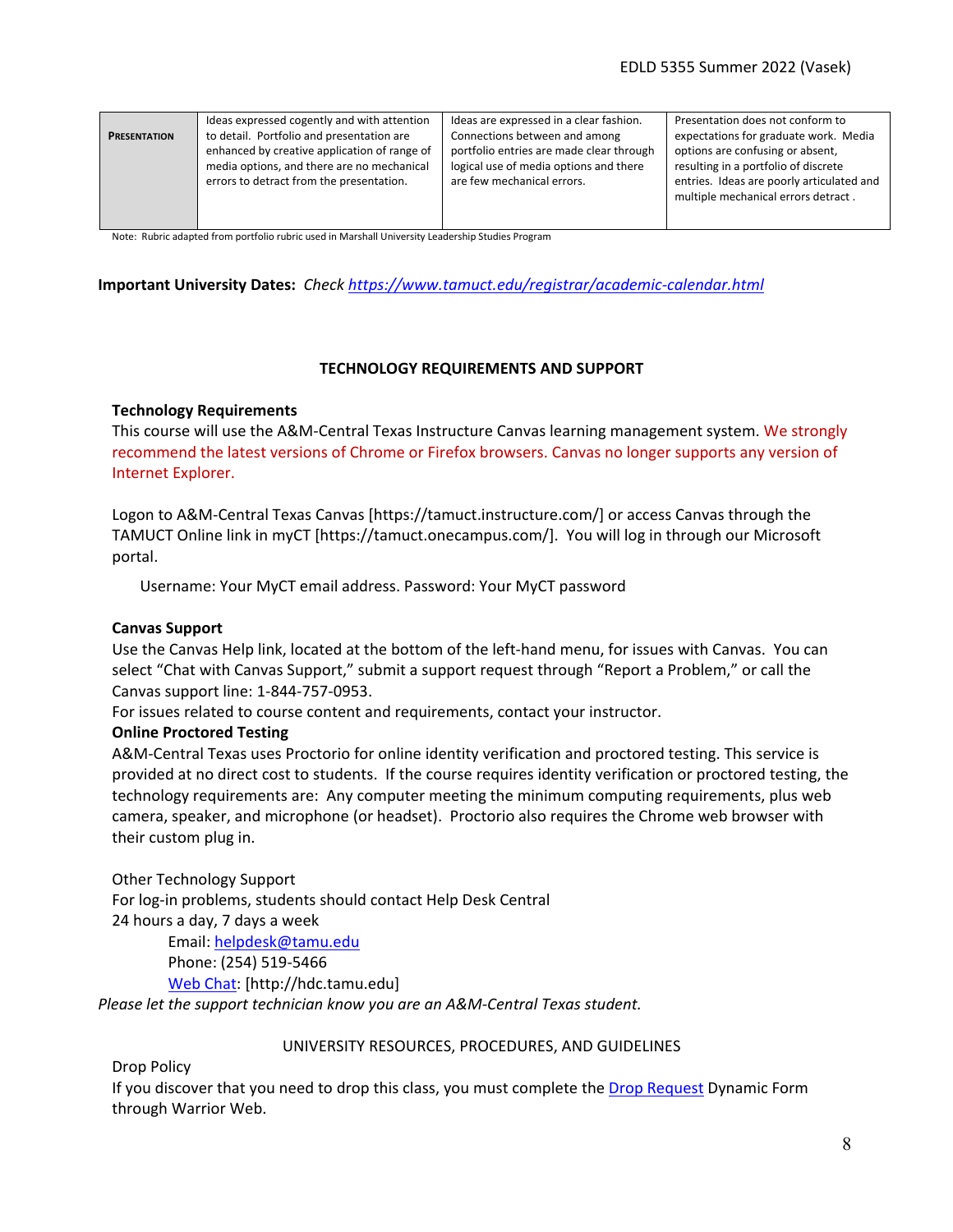[https://dynamicforms.ngwebsolutions.com/casAuthentication.ashx?InstID=eaed95b9-f2be-45f3-a37d-46928168bc10&targetUrl=https%3A%2F%2Fdynamicforms.ngwebsolutions.com%2FSubmit%2FForm%2FS tart%2F53b8369e-0502-4f36-be43-f02a4202f612].

Faculty cannot drop students; this is always the responsibility of the student. The Registrar's Office will provide a deadline on the Academic Calendar for which the form must be completed. Once you submit the completed form to the Registrar's Office, you must go into Warrior Web and confirm that you are no longer enrolled. If you still show as enrolled, FOLLOW-UP with the Registrar's Office immediately. You are to attend class until the procedure is complete to avoid penalty for absence. Should you miss the drop deadline or fail to follow the procedure, you will receive an F in the course, which may affect your financial aid and/or VA educational benefits.

# Academic Integrity

Texas A&M University -Central Texas values the integrity of the academic enterprise and strives for the highest standards of academic conduct. A&M-Central Texas expects its students, faculty, and staff to support the adherence to high standards of personal and scholarly conduct to preserve the honor and integrity of the creative community. Academic integrity is defined as a commitment to honesty, trust, fairness, respect, and responsibility. Any deviation by students from this expectation may result in a failing grade for the assignment and potentially a failing grade for the course. Academic misconduct is any act that improperly affects a true and honest evaluation of a student's academic performance and includes, but is not limited to, working with others in an unauthorized manner, cheating on an examination or other academic work, plagiarism and improper citation of sources, using another student's work, collusion, and the abuse of resource materials. All academic misconduct concerns will be referred to the university's Office of Student Conduct. Ignorance of the university's standards and expectations is never an excuse to act with a lack of integrity. When in doubt on collaboration, citation, or any issue, please contact your instructor before taking a course of action.

For mor[e information regarding the Student Conduct process,](https://www.tamuct.edu/student-affairs/student-conduct.html) [https://www.tamuct.edu/studentaffairs/student-conduct.html].

If you know of potential honor violations by other students, you may [submit a report,](https://cm.maxient.com/reportingform.php?TAMUCentralTexas&layout_id=0) [https://cm.maxient.com/reportingform.php?TAMUCentralTexas&layout\_id=0].

# Academic Accommodations

At Texas A&M University-Central Texas, we value an inclusive learning environment where every student has an equal chance to succeed and has the right to a barrier-free education. The Office of Access and Inclusion is responsible for ensuring that students with a disability receive equal access to the university's programs, services and activities. If you believe you have a disability requiring reasonable accommodations please contact the Office of Access and Inclusion, WH-212; or call (254) 501-5836. Any information you provide is private and confidential and will be treated as such.

For more information please visit our [Access & Inclusion](https://tamuct.instructure.com/courses/717) Canvas page (log-in required) [https://tamuct.instructure.com/courses/717]

## Important information for Pregnant and/or Parenting Students

Texas A&M University-Central Texas supports students who are pregnant and/or parenting. In accordance with requirements of Title IX and related guidance from US Department of Education's Office of Civil Rights, the Dean of Student Affairs' Office can assist students who are pregnant and/or parenting in seeking accommodations related to pregnancy and/or parenting. Students should seek out assistance as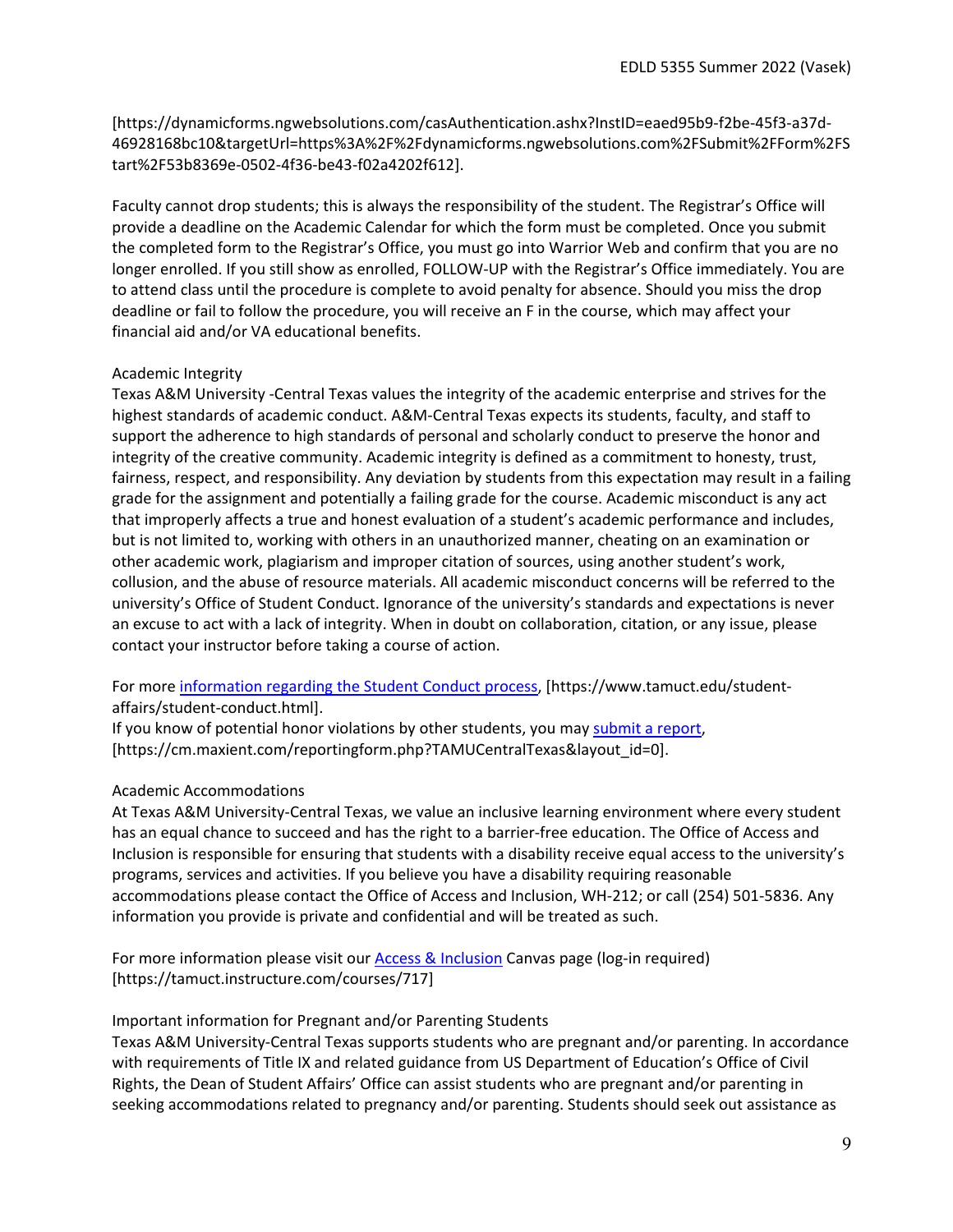early in the pregnancy as possible. For more information, please visi[t Student Affairs](https://www.tamuct.edu/student-affairs/index.html) [https://www.tamuct.edu/student-affairs/index.html]. Students may also contact the institution's Title IX Coordinator. If you would like to read more about these [requirements and guidelines](http://www2.ed.gov/about/offices/list/ocr/docs/pregnancy.pdf) online, please visit the website [http://www2.ed.gov/about/offices/list/ocr/docs/pregnancy.pdf].

Title IX of the Education Amendments Act of 1972 prohibits discrimination on the basis of sex and gender–including pregnancy, parenting, and all related conditions. A&M-Central Texas is able to provide flexible and individualized reasonable accommodation to pregnant and parenting students. All pregnant and parenting students should contact the Associate Dean in the Division of Student Affairs at (254) 501- 5909 to seek out assistance. Students may also contact the University's Title IX Coordinator.

# **Tutoring**

Tutoring is available to all A&M-Central Texas students, on a remote online basis. Visit the Academic Support Community in Canvas to view schedules and contact information. Subjects tutored on campus include Accounting, Advanced Math, Biology, Finance, Statistics, Mathematics, and Study Skills. Tutors will return at the Tutoring Center in Warrior Hall, Suite 111 in the Fall 2020. Student success coaching is available online upon request.

If you have a question regarding tutor schedules, need to schedule a tutoring session, are interested in becoming a tutor, success coaching, or have any other question, contact Academic Support Programs at (254) 501-5836, visit the Office of Student Success at 212F Warrior Hall, or by emailing studentsuccess@tamuct.edu .

Chat live with a tutor 24/7 for almost any subject from on your computer! Tutor.com is an online tutoring platform that enables A&M-Central Texas students to log in and receive online tutoring support at no additional cost. This tool provides tutoring in over 40 subject areas except writing support. Access Tutor.com through Canvas.

# University Writing Center

The University Writing Center (UWC) at Texas A&M University–Central Texas (TAMUCT) is a free service open to all TAMUCT students. For the Summer 2020 semester, all services will be online as a result of the COVID-19 pandemic. The hours of operation are from 10:00 a.m.-4:00 p.m. Monday thru Thursday with satellite hours online Monday thru Thursday from 6:00-9:00 p.m. This summer, the UWC is also offering hours from 12:00-3:00 p.m. on Saturdays starting June 27th and ending July 18th.

Tutors are prepared to help writers of all levels and abilities at any stage of the writing process. While tutors will not write, edit, or grade papers, they will assist students in developing more effective composing practices. By providing a practice audience for students' ideas and writing, our tutors highlight the ways in which they read and interpret students' texts, offering guidance and support throughout the various stages of the writing process. In addition, students may work independently in the UWC by checking out a laptop that runs the Microsoft Office suite and connects to WIFI, or by consulting our resources on writing, including all of the relevant style guides. Whether you need help brainstorming ideas, organizing an essay, proofreading, understanding proper citation practices, or just want a quiet place to work, the UWC is here to help!

Students may arrange a one-to-one session with a trained and experienced writing tutor by making an appointment via [WCOnline](https://tamuct.mywconline.com/) [https://tamuct.mywconline.com/]. In addition, you can email Dr. Bruce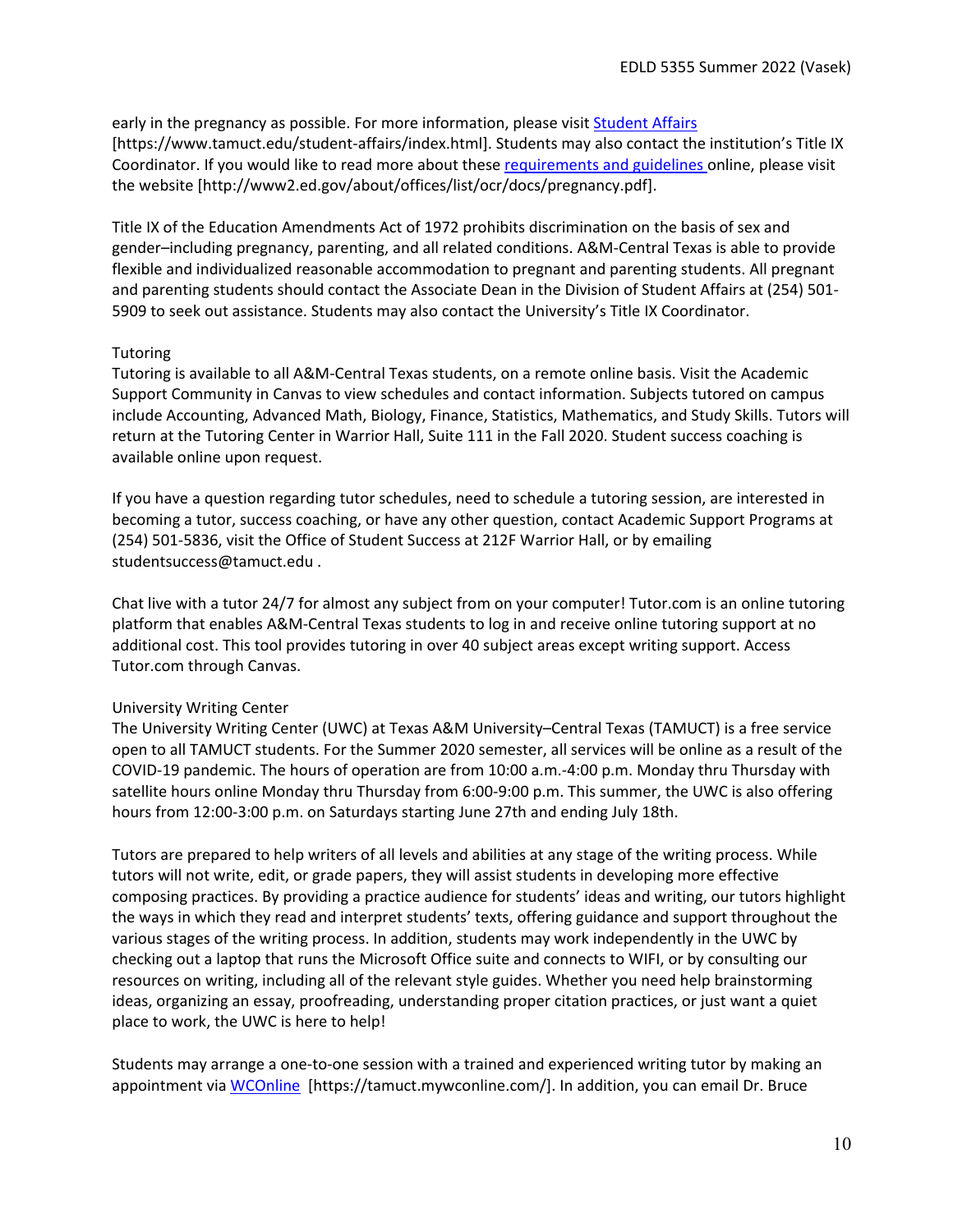Bowles Jr. at [bruce.bowles@tamuct.edu](mailto:bruce.bowles@tamuct.edu) if you have any questions about the UWC and/or need any assistance with scheduling.

#### University Library

The University Library provides many services in support of research across campus and at a distance. We offer over 200 electronic databases containing approximately 250,000 eBooks and 82,000 journals, in addition to the 85,000 items in our print collection, which can be mailed to students who live more than 50 miles from campus. Research guides for each subject taught at A&M-Central Texas are available through our website to help students navigate these resources. On campus, the library offers technology including cameras, laptops, microphones, webcams, and digital sound recorders.

Research assistance from a librarian is also available 24 hours a day through our online chat service, and at the reference desk when the library is open. Research sessions can be scheduled for more comprehensive assistance, and may take place on Skype or in-person at the library. Assistance may cover many topics, including how to find articles in peer-reviewed journals, how to cite resources, and how to piece together research for written assignments.

Our 27,000-square-foot facility on the A&M-Central Texas main campus includes student lounges, private study rooms, group work spaces, computer labs, family areas suitable for all ages, and many other features. Services such as interlibrary loan, TexShare, binding, and laminating are available. The library frequently offers workshops, tours, readings, and other events. For more information, please visit our [Library website](https://tamuct.libguides.com/index) [http://tamuct.libguides.com/index].

#### OPTIONAL POLICY STATEMENTS

## A Note about Sexual Violence at A&M-Central Texas

Sexual violence is a serious safety, social justice, and public health issue. The university offers support for anyone struggling with these issues. University faculty are mandated reporters, so if someone discloses that they were sexually assaulted (or a victim of Domestic/Dating Violence or Stalking) while a student at TAMUCT, faculty members are required to inform the Title IX Office. If you want to discuss any of these issues confidentially, you can do so through Student Counseling (254-501-5955) located on the second floor of Warrior Hall (207L).

Sexual violence can occur on our campus because predators often feel emboldened, and victims often feel silenced or shamed. It is incumbent on ALL of us to find ways to actively create environments that tell predators we don't agree with their behaviors and tell survivors we will support them. Your actions matter. Don't be a bystander; be an agent of change. For additional information on campus policy and resources visit the [Title IX webpage](https://www.tamuct.edu/compliance/titleix.html) [\[https://www.tamuct.edu/compliance/titleix.html\]](https://www.tamuct.edu/compliance/titleix.html).

# **Behavioral Intervention**

Texas A&M University-Central Texas cares about the safety, health, and well-being of its students, faculty, staff, and community. If you are aware of individuals for whom you have a concern, who are exhibiting concerning behaviors, or individuals causing a significant disruption to our community, please make a referral to the Behavioral Intervention Team. Referring your concern shows you care. You can complete the [referral](https://cm.maxient.com/reportingform.php?TAMUCentralTexas&layout_id=2) online [https://cm.maxient.com/reportingform.php?TAMUCentralTexas&layout\_id=2].

Anonymous referrals are accepted. Please see th[e Behavioral Intervention Team](https://www.tamuct.edu/student-affairs/bat.html) website for more information [https://www.tamuct.edu/student-affairs/bat.html]. If a person's behavior poses an imminent threat to you or another, contact 911 or A&M-Central Texas University Police at 254-501-5800.